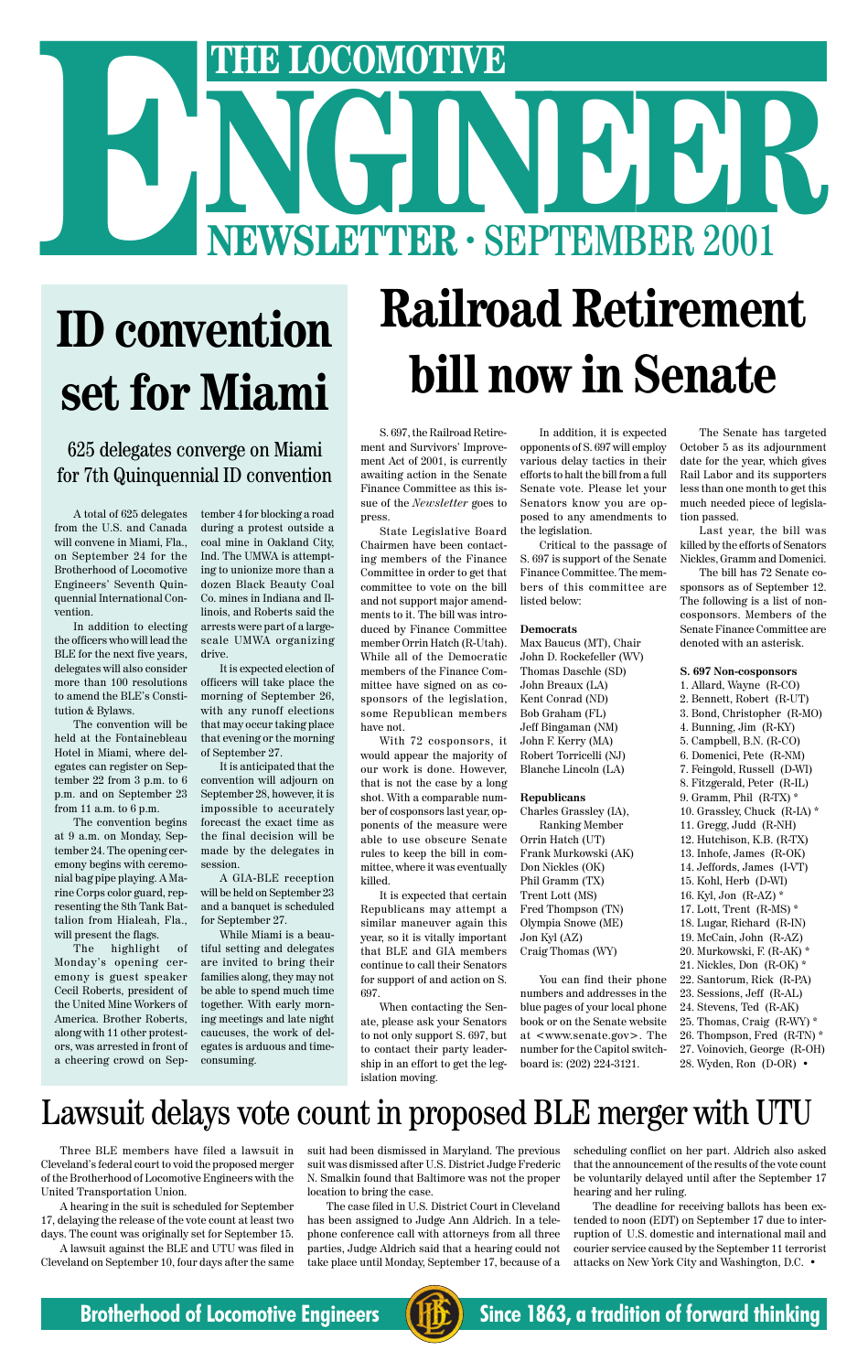### **LEGISLATIVE UPDATE**

Do you have a question about federal laws, Federal Railroad Administration rules that impact your job, or about pending legislation governing our industry? Send it to:

#### **D.C. Feedback, Brotherhood of Locomotive Engineers 10 G. Street N.E., Suite 480 Washington, DC 20002**

Or you can fax your questions to (202) 347-5237; or via e-mail to: bledc@aol.com.

If the BLE's National Legislative Office does not have the answer on hand (such as a federal interpretation), they'll get back to you as soon as possible. Select questions and answers will be published regularly in the pages of the *Locomotive Engineer Newsletter*.

This month's installment deals with the question of cab temperatures.

#### • • •

#### **What is the BLE doing in regards to an air conditioning standard for locomotive cabs?**

Locomotive engineers are forced to work in temperatures hotter than 90 degrees nearly 90 percent of the time during summer months, according to preliminary results of the Brotherhood of Locomotive Engineers' three-year survey of locomotive cab temperatures.

In August of 2000, 88 percent of locomotives surveyed by BLE members had ambient in-cab temperatures that were 90 degrees Fahrenheit or higher. Over a 12-month period, cab temperatures averaged 90 degrees or higher 20 percent of the time (in locomotives without working air conditioners), and above 100 degrees five percent of the time.

This data is part of the BLE's ongoing study into the need for a maximum temperature limit inside locomotive cabs. Scientific studies have proven that worker performance reaches its lowest levels during periods of extreme heat. The purpose of the study is to provide data for the use by the Rail Safety Advisory Committee (RSAC) in developing a high temperature standard in locomotive cabs.

The best way to regulate in-cab

temperature is by air conditioning. The carriers, however, have been loath to implement an air conditioning standard due to cost. Regular exposure to temperatures above 86 degrees, however, can cause fatigue, nausea, dizziness, heat exhaustion, heat stroke and even death if the body loses its ability to cool itself.

Opening a door or window to lower cab temperatures is unsafe, the BLE report concludes. Opening windows leaves locomotive engineers unprotected from projectiles and harmful diesel exhaust fumes. In addition, there were several reports of mosquito swarms entering locomotive cabs in cases where windows were left open.

The BLE In-Cab Temperature and Humidity Survey began in the summer of 1998. BLE members in 29 states participated in the survey, equipped with hygro-thermometers provided by the BLE's National Legislative Office headquartered in Washington, D.C. The engineers who participated have provided more than 2,500 useable temperature and humidity ratings, which is the basis for the temperature readings provided above.

For more details, please read the following summary of the In-Cab Temperature and Humidity Survey, which was prepared by the BLE's Washington D.C. office.

#### • • • **BLE In-Cab Temperature and Humidity Survey, 1998-2001**

*This draft summarizes the information collected as of August, 2001 by BLE members on temperature and humidity in locomotive cabs.*

Beginning in the summer of 1998, and continuing now, BLE members have been participating in data collection for the In-Cab Temperature and Humidity Survey. In this time, more than 2,500 useable temperature and humidity ratings have been recorded. Over three years, in 29 states, 24 hours a day, temperature and humidity readings were measured and recorded at three locations in the locomotive cab: the engineers' side, conductors' side, and center of the cab. Measurements were made in locomotives both with and without air conditioning. Outside (ambient) air temperature and humidity were also recorded at the time interior recordings were made. Persons who were collecting data were instructed to insure that the data collection process did not hinder safe train operations.

Participating BLE divisions were issued a hygro-thermometer with identifying number, provided written instructions facilitating consistency of data collection, given standardized reporting forms with detailed fields for information entry and instructed to measure the temperature and humidity at the locations detailed below. These measurements were made at three hour intervals, three times during their shift. The specific locations were:

1. Outside the cab;

2. Engineer's side at "belt buckle" level, in a sitting position;

3. Conductor's side at belt buckle level; and

4. Center of the cab, approximately four feet off the cab floor.

We asked that they note any unusual circumstances that may affect the interior cab temperature/humidity, including mechanical problems such as failed air conditioners or weather stripping problems and unusual weather conditions. We requested the position of windows (open or closed) be recorded.

The geographic diversity of the readings provides a good picture of cab

## **DC Feedback: Locomotive cab temperatures**

Study shows cabs hotter than 90 degrees 88% of the time during August 2000

temperature/humidity conditions and indicates an accurate picture of the differences between locomotive cabs with and without air conditioning. Twentyfive percent of the temperature readings were taken between midnight and 7:59 a.m., 46 percent of readings were taken between 8:00 a.m. and 3:59 p.m. (covering the period when the heat is likely to be greatest) and the remaining 29 percent were taken between 4:00 p.m. and 11:59 p.m.

The purpose of the study was to provide data for the use of the Rail Safety Advisory Committee (RSAC) in developing a high temperature standard in locomotive cabs. Within the RSAC, two significant questions arose:

1. How hot and humid does it get in locomotive cab?

2. Are high temperatures affecting safety and health?

To answer the last question, BLE has documented cases of heat related illnesses experienced by locomotive engineers while occupying locomotive cabs and believes there is considerable evidence to support a decrease in human performance (safety) when exposed to hot environments.

Heat contributes significantly to fatigue as well. It is understood that cold temperatures can adversely affect human performance. In hot temperatures, particularly those above 86 degrees Fahrenheit (F), fatigue, nausea, dizziness, heat exhaustion, heat stroke and even death can result when the body loses its ability to cool itself.

During RSAC discussions, information was introduced utilizing the Federal Railroad Administration's (FRA) accident statistics generated in the years 1992 to1997. The information reported was based on cause codes associated with "human factor" accidents. There are only a few data points in this accident category. Overall, accidents are a rarity in our industry but, there is a relationship between these human performance accidents and ambient temperature; that is to say that accidents of this type will peak at the low temperature extremes and at the high temperature extremes (in this

case, over 90 degrees Fahrenheit)

While our data was not seeking and, therefore, shows no correlation, other studies have demonstrated that accident rates increase in extreme temperatures. In fact, FRA data from 1994 shows that accidents in July and August, two of the hottest months of the year, are the fourth and third highest, respectively. FRA data also shows that Yard accidents are highest between 6 a.m. and 10 a.m., and mainline accidents are highest between 10 a.m. and 2 p.m. This mainline information correlates precisely with the times when sun exposure is at its peak. Human factors yard acidents peak between 4 p.m. and 6 p.m., coinciding with a low point in alertness, according to circadian rhythms, and with the time period when

heat effects from peak exposure would be felt.

The BLE data indicates that 20 percent of temperature readings fell above 90 degrees Fahrenheit, most of them in the months of August and September. Five percent of all of the data collected showed inside cab temperatures above 100 F, ranging as high as 123.1 F with a humidity reading of 16.1 percent. In this one measurement the outside-the-cab temperature was 108 F at 22.2 percent humidity. There were frequent reports of temperatures over 110 F. Of note is that in August of 1999, 64 percent of data collected showed temperatures above 90 F at the engineers' side. In August of 2000, this number increased to 88 percent. Temperatures above 80 F occur as early as March, and above 90 F as early as April. These high temperatures continue through the summer and into the fall, ending in October.

Air conditioning in cabs can reduce temperatures an average of 10 to 12 F, with the possibility of reducing temperatures as much as 20 F or 25 F, bringing temperatures well above 90 F into the range where they are much less likely to affect performance, or cause heat related illnesses.

Data reporting sheets contained space for comments from engineers. The necessity of closed windows was noted in several cases when under the heat and humidity conditions, open windows would have been preferable. Several reports of mosquito swarms fell into this category. Engineers also expressed concern with rocks being thrown at the cab, as well as other conditions like diesel fumes or dust in the air. Closed windows would also provide additional protection from diesel fumes and noise; occupational hazards for locomotive engineers.

We have also collected several reports of engineers leaving cab doors open to cool the cab, allowing even greater exposure to dangerous noise levels, diesel fumes and dust, and adding to the risk of being struck by a projectile. It was also noted that opening windows in locomotive cabs designed for air conditioning provided poor ventilation and relief when the air conditioning failed to function properly. Extensive study may be required to establish conclusively that air conditioned cabs can improve employee alertness and health. The potential to decrease accidents and incidents by maximizing human performance is without question. A reduction in exposure to other occupational hazards, including diesel fumes, dust and noise, would be a benefit of air-conditioned locomotive cabs.

The BLE continues to gather data on this critical issue and will pursue this effort with increased vigor, knowing the need exists and is being demonstrated by the survey data.

Thanks to all who continue to participate in this study. •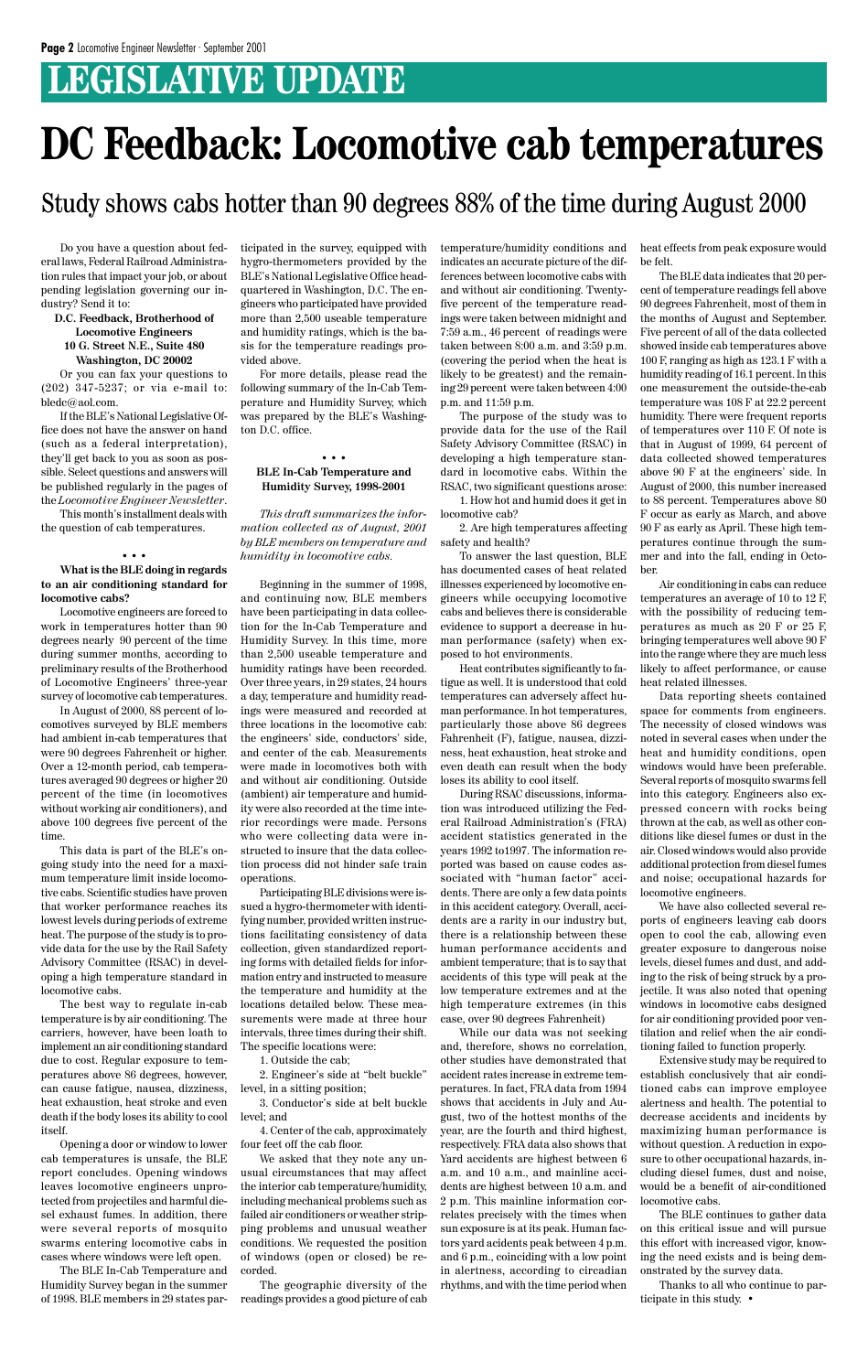### **BENEWS**

### Burlington Northern Santa Fe Canadian National Railway



### Canadian Pacific Railway CSX Transportation



### Norfolk Southern Corp.



### Union Pacific Railroad



FORT WORTH, Texas — Railroad group Burlington Northern Santa Fe Corp. said on July 24 that its second-quarter earnings fell 12.6 percent as increases in coal shipments were not enough to offset lower rates it negotiated a few years ago in many of its longterm contracts.

Shares of BNSF stock are up 10 percent year-to-date compared with the Standard & Poor's 500 Railroad sector, which is up 25 percent year to date. •

Burlington Northern reported in a statement second-quarter net profits of \$195 million, or 50 cents per diluted share, compared with \$223 million, or 53 cents per diluted share, a year earlier.

The company said its second quarter operating revenues rose to \$2.27 billion from \$2.26 billion a year earlier.

WASHINGTON — Canadian National Railway Co. saw second-quarter earnings run slightly ahead of expectations on a 4.4% growth in revenue, defying the economic slowdown in North America.

At the same time, the company announced it was cutting 690 jobs and taking a C\$71 million (US\$46.16 million) charge against earnings to write down its investment in fiber optics company 360networks Inc.

The rail carrier reported net income of C\$240 million (US\$156 million) excluding non-recurring items, or \$1.21 a share, on revenue of \$1.4-million for the quarter ended June 30, versus \$230 million for the same period a year ago. Analysts had expected earnings of \$1.20 per share, according to a First Call/Thomson Financial survey.

Taking into account one-time charges for the 360networks investment and the job cuts, CN reported diluted earnings per share of \$1.10 for the quarter, down from \$1.15 last year. •



OTTAWA — CP Rail said net in-CANADIAN come for the quarter declined to \$95 million Canadian dollars **PACIFIC** (US\$61.7 million) from C\$96 mil-RAILWAY lion (US\$62.4 million) in the second quarter of 2000. Operating in-

come increased to a record US\$134 million from US\$132.7.

The railroad, soon to be spun off from parent Canadian Pacific Ltd., enjoyed a 3% increase in freight revenue, to US\$605 million, despite a soft economy, a revenue cap on the movement of Canadian grain and flooding of the Mississippi River in Minnesota that disrupted shipments.

Cargo volume increased 2% over the second quarter of 2000, while fuel consumption improved 5%, the railway said.

Operating expenses increased 4% to US\$472 million, "largely due to a 2% increase in volumes, flooding in the Midwest U.S. and higher energy costs," the company said. Terminal facilities in Minnesota were flooded and "out of action for the better part of four weeks," costing the company \$4 million. •



WASHINGTON — Led by strong railroad earnings, CSX Corp. said that net income in the second quarter was \$108 million or 51 cents per share, more than double earnings in the same period the prior year. The 125% increase "reflects the fact that the railroad is running

well and getting better," said CEO John Snow. "We are running a good network." The company said the increase came despite the fact that total CSX rev-

enues were virtually unchanged at \$2.06 billion versus \$2.07 billion the year before. "Costs poured out in this quarter," said Snow. The improved results came despite what Snow said was "about the worst time for the industrial economy we serve in about two decades."

Overall carloads were down about 3% to 1,797,000. CSX said continued strength in agricultural and coal shipments offset declines in automobile, intermodal and other general merchandise, though the company was able to achieve rate increase for many of these commodities as well. The carrier said that it was having good success in getting more shippers, especially shippers of food and consumer goods, waste, and metals, to convert from truck to rail. •

### Kansas City Southern



NEW YORK — Railroad operator Kansas City Southern Industries Inc. said its second quarter earnings fell 47 percent as the U.S. economic slump caused lower industrial production and less demand for product shipments.

The railroad reported second quarter results of \$4.7 million, or 8 cents per share. That compared with income of \$8.8 million, or 15 cents per share, a year earlier, it said in a

statement. Revenues declined by \$1.2 million to \$143.2 million and operating expenses rose by \$4.3 million to \$130.3 million compared to

the year-ago period. The railroad said its freight revenues have continued to suffer, particularly in the paper and forest products and certain chemical markets, but it expects these trends to improve when economic conditions improve. •

NORFOLK, Va. — **SOUTHERN** Despite the sluggish economy, Nor-

folk Southern more than held its own in the second quarter, posting an 8 percent earnings increase on flat revenues.

"We are encouraged with our progress in the second quarter in light of the economic downturn that is proving to be longer and deeper than we anticipated," company Chairman David R. Goode said. "While we can't directly control the economic forces that affect us, we are focused on managing Norfolk Southern's cost and on continuing to improve service to keep our business as strong as possible."

The company, which trimmed nearly 4,000 workers since its June 1, 1999, Conrail acquisition, had 2,400 fewer employees this second quarter than last. •

### Wisconsin Central



OMAHA, Neb. — Union Pacific Corp.'s earnings were flat in the second quarter as high fuel prices and floods in key areas offset increased revenue from energy and agricultural shipments.

The largest U.S. railroad recorded net income of \$243 million, or 95 cents a diluted share, compared with \$244 million, or 96 cents a share, in the second quarter of last year. Overall revenue edged 1.1% higher to \$3 billion from \$2.97

billion. Revenue from energy shipments surged 18% to \$576.9 million and agricultural revenue rose 3% to \$344.5 million. But revenue from chemical traffic fell 8.6% to \$387.6 million. •

ROSEMONT, Ill. — Wisconsin Central Transportation Corporation reported net income for the second quarter ended June 30 of \$15.5 million versus second quarter 2000 net income of \$7.8 million. Without special items, second quarter 2001 income would have been \$16.1 million and second quarter 2000 income would have been \$15.7 million.

WC's North American operating income for second quarter 2001 was \$25.9 million compared to \$24.2 million in the year-ago quarter. Second quarter 2001 North American operating revenues of \$93.7 million were a second-quarter record, topping last year's revenues of \$93.0 million. Despite a drop in carloadings, revenues were up because of a favorable shift in commodity mix as well as growth in haulage business. •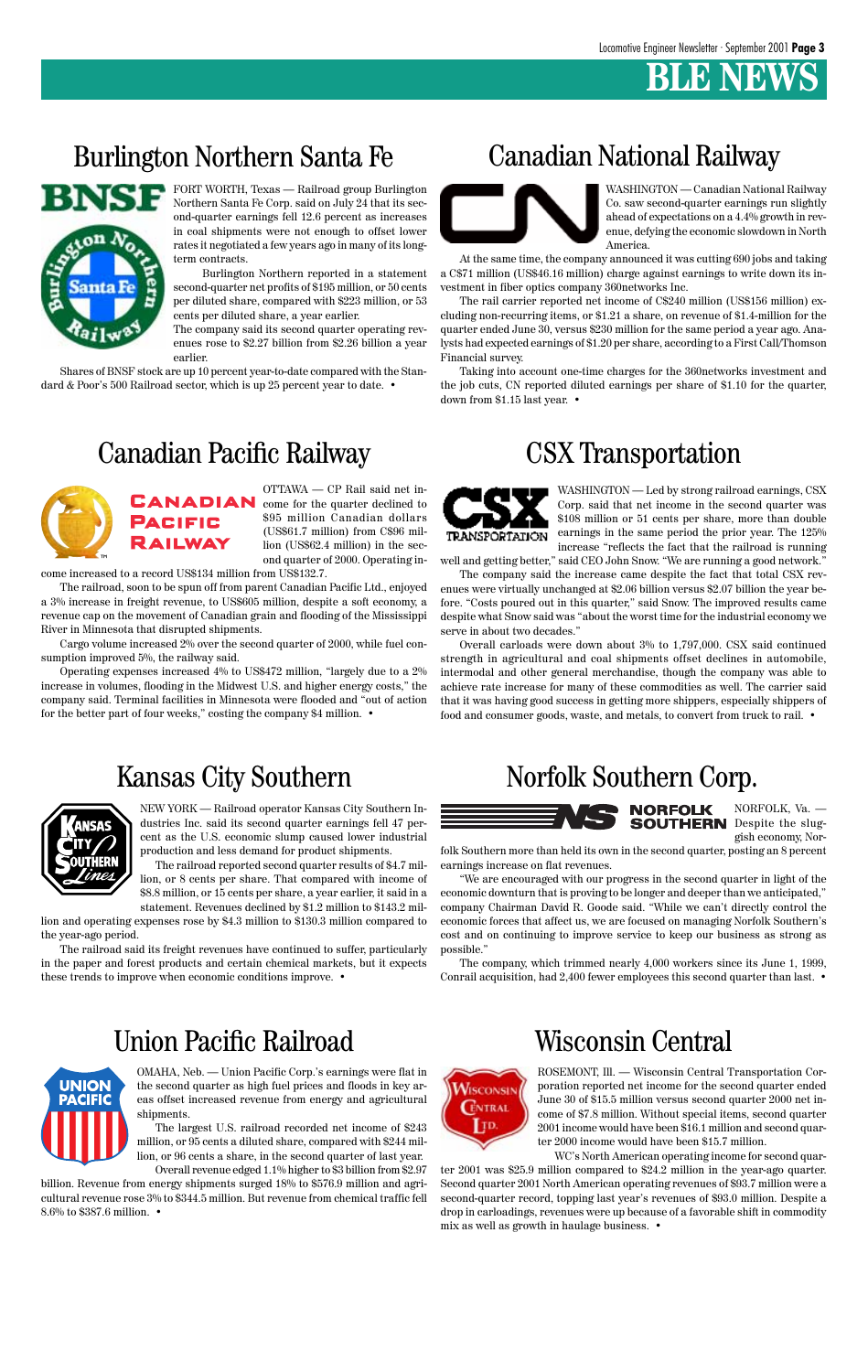### **EASTERN UNION MEETING ASSOCIATION**



BLE International President Edward Dubroski, standing left, discusses Amtrak General Committee issues with, from left, Dino Raptis, Local Chairman of BLE Division 12 (Fort Wayne, Ind.); S.J. Tuck, Amtrak Regional General Chairman and Local Chairman of BLE Division 17 (Kansas City, Mo.); and C.A. McDowell, Amtrak Regional Vice-General Chairman and Local Chairman of BLE Division 47 (Denver).



Giving her address at the podium is GIA International President Ruth E. Pillman-Windham, and seated is BLE President Dubroski.



From left: GIA Canadian Representative Sherry McGunigal and GIA First



Speaking during the closed meeting is Doug Davidson, Local Chairman of BLE Division 96 (Chicago).





From left: Conducting the Legislative Representative Workshop is National Legislative Representative-Canada George Hucker and U.S. National Legislative Representative Leroy Jones.



GIA Vice-President Onita Wayland and GIA President Windham.



#### RIGHT:

From left: General Secretary-Treasurer Russell W. Bennett; EUMA Chairman Mark Kenny; International President Dubroski; and BLE First Vice-President & Alternate President Jim McCoy at the podium.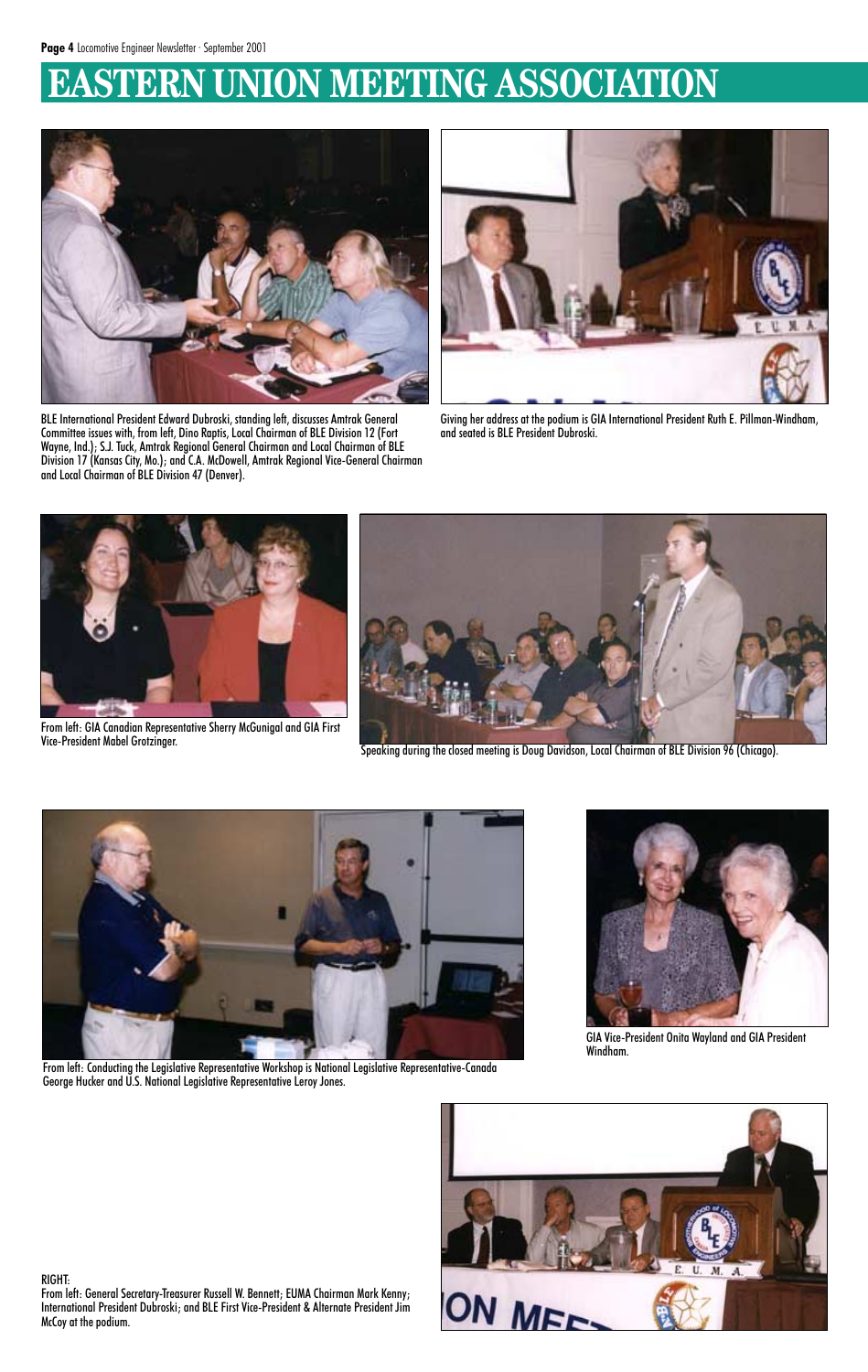### **ATLANTIC CITY, NEW JERS**



From left: Pennsylvania State Legislative Board Chairman Ken Kertesz; Delaware & Hudson/Springfield Terminal General Chairman Mike Twombly; and International President Dubroski.



From left: SEPTA Vice-General Chairman Rich Dixon; Long Island Railroad General Chairman Bob Evers; and SEPTA General Chairman Steve Bruno.



Several members of Division 269 (Jamaica, Long Island, N.Y.) attended the EUMA, including, from left: John Bove, Secretary-Treasurer of Division 269; Eddie Jackson, Auxiliary Committeeman; John Hardecker, Engine Coordinator; Russ Accetta, Secretary-Treasurer of the LIRR General Committee of Adjustment; Mickey Quinn, Vice-Chairman of the LIRR General Committee; and Doug Willox, President of Division 269.

EUMA Arrangements Chairman Sonny Kertesz with his wife, Mary Ann.



From left: President Dubroski with former International President Ronald P. McLaughlin, who now serves as Interim Chairman of the BLE's Retired Members Association.



From left: Bill Cloonan, Legislative Representative of Division 269 (Jamaica, Long Island, N.Y.); Mike Gannon, Legislative Representative of Division 11 (New York); and D.J. Anderson, Alberta Provincial Legislative Board Chairman.



From left: BLE President Dubroski, GIA President Windham and GIA Vice-President Wayland.



From Left: Doug Davidson, Local Chairman of Division 96 (Chicago); and R.G. Shaw, Local Chairman of Division 292 (Beach City, Ohio).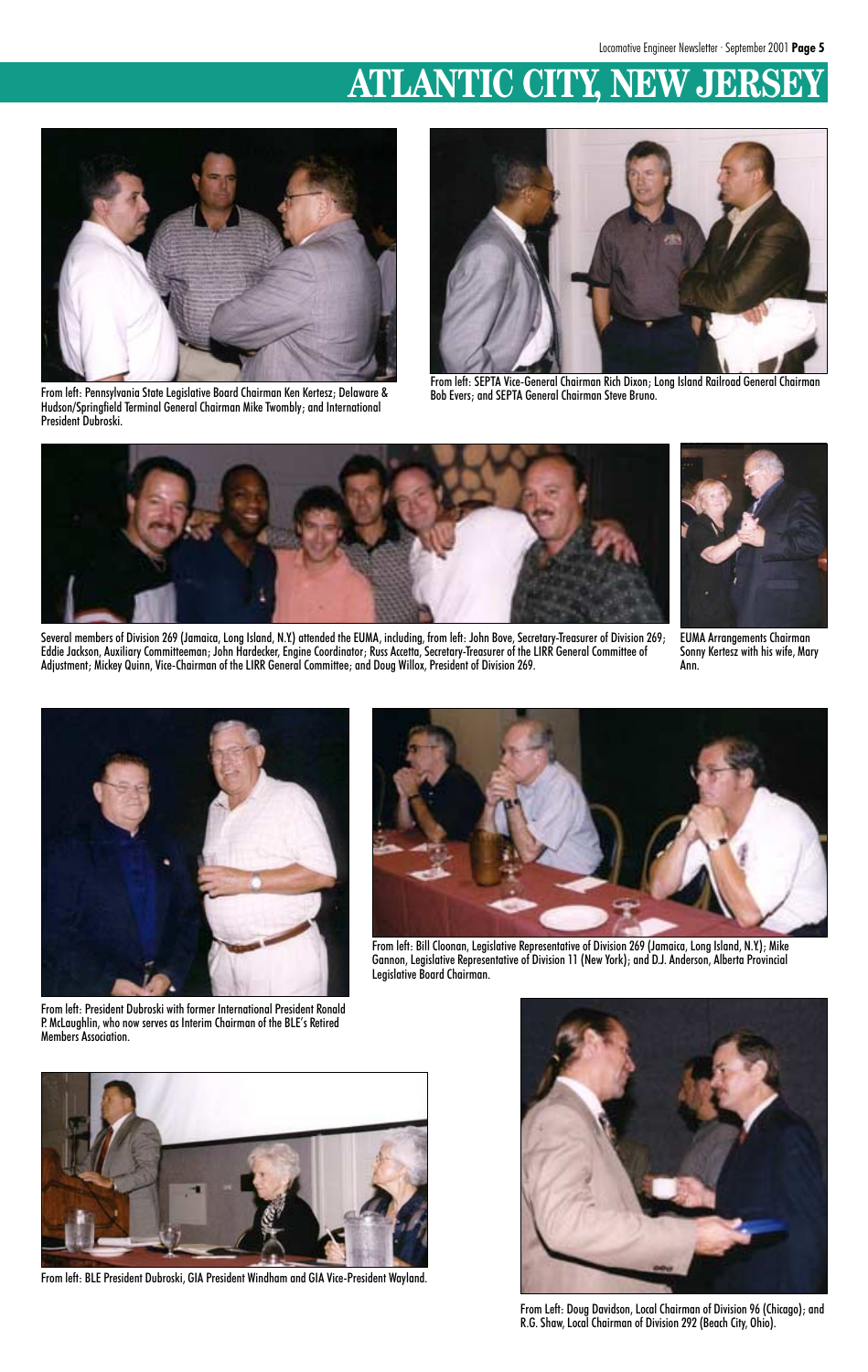### **BLE NEWS**

In an effort to raise awareness about the dangers of high temperatures in locomotive cabs on the Union Pacific Railroad, GIA members and their families in the Houston area held an informational picket outside of UP's Englewood Yard on August 31.

The picket was organized by GIA Auxiliary 139 President Glenda Sikorski and other members of that auxiliary. The rally began at about 7 a.m. and continued until 3 p.m. with more than a dozen people picketing.

This summer in Texas, temperatures in some locomotive cabs have been more than 130 degrees Fahrenheit. The high temperatures and humidity in Texas, combined with the metal composition of the locomotive cab, creates dangerous conditions for engineers.

"The men and women are subjected to temperatures of 130 degrees for up to 12 hours at a time," said Sikorski. "The heat is also continuously absorbed by the metal in the locomotive and the occupants are essentially being baked.

> Two labor-friendly pieces of legislation that would prohibit discrimination against workers during and after labor disputes were introduced in the U.S. House of Representatives and the U.S. Senate in August.

> In effect, the bills would prevent workers who participate in strikes or other labor disputes from losing their jobs because of their participation.

> The bills, S. 1107 and H.R. 2320, would "amend the National Labor Relations Act and the Railway Labor Act to prevent discrimination based on participation in labor dis-

Congressman Steven LaTourette has introduced a rail worker fatigue relief bill, H.R. 2596, in the U.S. House of Representatives, which is identical to H.R. 3091, which he introduced in the last Congress.

H.R. 2596 was introduced before the August recess on July 23 and was referred to the House Transportation & Infrastructure Committee's Subcommittee on Railroads. The bill's purpose is to provide fatigue protection for operating employees by giving rail workers an option to take

# **Spouses hot over cab temperatures**

GIA conducts informational picketing in Houston to protest dangerous Union Pacific cab conditions

> "This picket was our last resort," she continued. "We sent a registered letter to U.P. to discuss this topic, and they declined to meet with us."

> According to GIA Auxiliary 139 member Chandra Barras, some UP employees have become physically ill because of the heat and have had to take time off.

"We hope that Union Pa-

cific will realize the problems associated with the heat before it is too late," Barras said. "UP employees are valuable."

Union Pacific stated recently that 70 percent of its locomotives have air conditioning; however, many of the air conditioned locomotives are not being used as lead locomotives in the train consists. The GIA members and their families believe this shows how

little consideration the railroad has for its employees.

"Apparently UP's slogan of safety first does not apply," Sikorski said. "It is safety last and train moving and money first."

The rally received coverage by all the television stations in Houston and the *Houston Chronicle* newspaper. •



Spouses outside Union Pacific's Englewood Yard in the Houston area conduct informational picketing to draw attention to dangerously high temperatures inside UP's locomotive cabs.

up to 72 hours off duty after working or being available to work for seven consecutive days.

H.R. 3091 was introduced in the 106th Congress and died in the House Transportation & Infrastructure Committee at the end of the 2000 session. It had 202 cosponsors.

The House of Representatives is now back in Washington, D.C., following the Labor Day recess. BLE members are encouraged to contact their members of Congress in their D.C. offices and urge them to support H.R. 2596.

Contact information for

members of Congress can be found in the blue pages of your local phone book, by calling the Congressional switchboard at (202) 224- 3121, or by looking on the U.S. House website at: http://www.house.gov

While H.R. 3091 was in the House last year, many General Chairmen were able to obtain favorable work/rest agreements with their respective carriers. Once the Congressional session came to a close without action on H.R. 3091, many carriers have begun to abrogate those agreements.

### **Fatigue relief bill reintroduced**

putes." The bills would amend paragraph 4 of section 2 of the Railway Labor Act and eliminate the permanent replacement of workers involved in labor disputes.

S. 1107 was introduced by Senator Tom Harkin (D-Iowa) and was referred to the Senate Committee on Health, Education, Labor and Pensions.

H.R. 2320 was introduced by Rep. John Tierney (D-Mass.) and was referred to both the House Committee on Education and the Workforce and the Committee on Transportation and Infrastructure.

### Legislation introduced to protect workers from scabs

#### Portland to bill

#### railroad for cost of fighting wildfire

### **NEWS BRIEFS**

PORTLAND, Ore. — The Portland Fire Bureau will bill the Union Pacific Railroad for the cost of fighting an urban wildfire that threatened a north Portland neighborhood on August 8.

The bureau's final investigation report concluded that a UP train with mechanical problems started the brush fire that quickly climbed a bluff near the University of Portland. However, investigators have been unable to determine what created the sparks that several witnesses saw coming from under the passing train's cars.

The fire threatened as many as 100 homes and took

170 firefighters, plus helicopters, fireboats and every firetruck in the city to battle. •

Slim budget forces

#### Amtrak to halt Iowa expansion

CEDAR RAPIDS, Iowa — Noting a congressional mandate to cut costs, Amtrak has dropped plans for Des Moinesto-Chicago passenger rail service through Iowa City.

Amtrak Chief Executive Officer George Warrington told Illinois legislators in August that expansion of the railroad's Iowa service was unlikely.

The derailed plan doesn't affect Iowa's participation with other Midwest states seeking to develop a higher-speed railpassenger network.

#### CP firms are takeover targets

TORONTO — Each of the five Canadian Pacific Ltd. companies that begins trading August 21 is a takeover target, says chief executive officer David O'Brien, a nationalist who fears the loss of Canadian head offices.

O'Brien, 59, was speaking about the prospects for the CP companies on the day before they joined the Toronto Stock Exchange on a "when-issued" basis.

The shares — Canadian Pacific Railway Co., CP Ships

Holdings Inc., Fording Inc., PanCanadian Petroleum Ltd. and Fairmont Hotels & Resorts Inc. — can now be bought and sold in anticipation of CP's official breakup in early October. At that time, Mr. O'Brien will step down as CP's chairman, CEO and president, although he will remain as PanCanadian's chairman and

a director of Fairmont.

The companies will be takeover targets because each will be widely held and none appear to have restrictions on foreign ownership.

Although the rail, energy and hotel companies are large by Canadian standards, they are vulnerable because they are relatively small by global standards, he said. •

Funding for that long-term project is tied to pending fed-

eral legislation giving Amtrak bonding authority to upgrade and expand service.

Iowa will continue to have two Amtrak routes — the California Zephyr and the Southwest Chief, each with one daily passenger train each way.

The California Zephyr serves the Burlington Northern Santa Fe line through Burlington, Mount Pleasant and Ottumwa, and the Southwest Chief's Burlington Northern route clips the state's southeast corner at Fort Madi-

son. •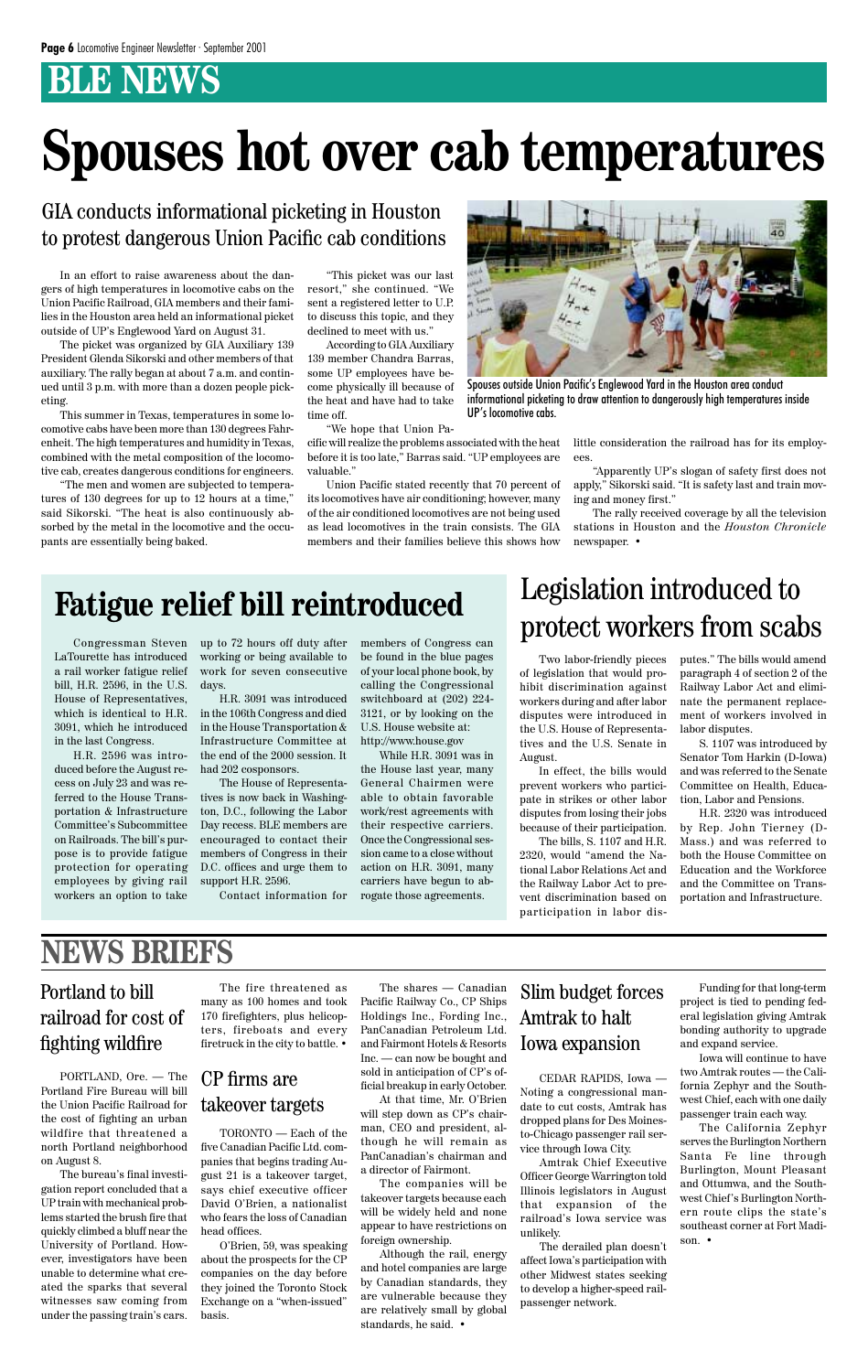### **BLE SENIOR REPORT**

The Railroad Retirement Board is required by law to submit annual reports to Congress on the financial condition of the railroad retirement system and the railroad unemployment insurance system. These reports must also include recommendations for any financing changes which may be advisable in order to ensure the solvency of the systems. In June, the Board submitted its 2001 reports on the railroad retirement and unemployment insurance systems.

The following questions and answers summarize the findings of these reports.

**1. How much money is in the Railroad Retirement Board trust funds?**

By the end of fiscal year 2000, the net position of the railroad retirement trust funds was over \$18.6 billion, while the railroad unemployment insurance account balance was \$93.8 million.

**2. What was the overall finding of the 2001 report on the financial condition of the railroad retirement system?**

The 2001 report, which addressed railroad retirement financing during the next 25 years, was favorable. It concluded that, barring a sudden, unanticipated, large decrease in railroad employment, no cash-flow problems arise during the next 25 years. However, like previous railroad retirement financial reports, the 2001 report also indicated that the long-term stability of the system, under its current financing structure, is still dependent on future railroad employment levels.

Over the years, the main source of income to the railroad retirement system has been a payroll tax on railroad employment. The amount of income that the tax produces is directly dependent on the number of railroad employees covered under the system. Therefore, under current law, actual levels of railroad employment over the coming years will largely determine whether any financing changes are necessary to ensure the system's solvency.

#### **3. What methods were used in forecasting the financial condition of the railroad retirement system?**

The 2001 report projected the various components of income and outgo of the railroad retirement system under three employment assumptions, utilizing different patterns of changes and decreases in the railroad work force for the 25 calendar years 2001- 2025.

The projections of these components were combined and the investment income calculated to produce the projected balances in the railroad retirement accounts at the end of each projection year.

Projecting income and outgo under optimistic, moderate and pessimistic employment assumptions, the 2001 report indicated positive balances at the end of the projection period under all three assumptions.

However, under the optimistic and moderate assumptions the balances in the railroad retirement accounts continued to grow throughout the 25-year projection period, while under the pessimistic assumption the account balances began to decline after 2012.

> The U.S. Railroad Retirement Board will offer free informational conferences for elected BLE officials throughout the 2001 calendar year.

> Registration for all informational conferences begins at 8 a.m., with the program begin-

> ning promptly at 8:30 a.m. and ending at 12:30 p.m.

> What follows are the informational conferences that the Railroad Retirement Board has scheduled for 2001.

> > **Sept. 21 • Portland, Ore.** Hilton Garden Inn Portland Airport, 12048 N.E. Airport Way

**Oct. 5 • Philadelphia, Pa.** Holiday Inn Express Midtown, 1305 Walnut St.

**Oct. 12 • Houston, Texas** University Hilton Hotel, 4800 Calhoun Rd.

**Oct. 19 • Ft. Worth, Texas** Holiday Inn South, 100 Alta Mesa East Blvd.

### 2001 RRB Informational Conferences

**Oct. 26 • Huntington, W.Va.** UpTowner Inn, Governors Room, 100 Alta Mesa East Blvd.

**Nov. 2, Louisville, Ky.**

Executive Inn, 978 Phillips Lane

**Nov. 9 • Metairie, La.** Holiday Inn Metairie, 3400 I-10 & Causeway Blvd.

**Nov. 9 • Wichita, Kan.** Holiday Inn Select, Pecan Room, 549 S. Rock Rd. (Kellogg & Rock Rd.)

**Nov. 16 • Charlotte, N.C.** Sheraton Hotel Airport, 3315 S. I-85 & Billy Graham Parkway

**Dec. 7 • Jacksonville, Fla.** Baymeadows Holiday Inn, 9150 Baymeadows Rd.

# **RRB issues annual financial statement**

Financial situation 'generally favorable;' System has over \$18.6 billion in trust funds

**4. Did the 2001 report on the railroad retirement system recommend any railroad retirement payroll tax rate changes?**

The report did not recommend any change in the rate of tax imposed on employers and employees. The absence of projected cash-flow problems for 25 years under even a pessimistic employment assumption indicated that an immediate increase in tax rates is not required.

**5. What were the findings of the 2001 report on the financial condition of the railroad unemployment insurance system?**

The Board's 2001 railroad unemployment insurance financial report was also generally favorable. Even as maximum benefit rates increase 52 percent (from \$48 to \$73) from 2000 to 2011, experience-based contribution rates are expected to keep the unemployment insurance system solvent, except for a small, short-term cash-flow problem in fiscal year 2002. However, projections show a quick repayment of the loans even under the most pessimistic assumption.

Unemployment levels are the single most significant factor affecting the financial status of the railroad unemployment insurance system. However, the system's experience rating provisions, which adjust contribution rates for changing benefit levels, and its surcharge trigger for maintaining a minimum balance help to ensure financial stability in the advent of adverse eco-

nomic conditions.

Under the experience rating provisions, each employer's contribution



projection period.

The report also predicted that the 1.5 percent surcharge that is in effect in calendar year 2001 would increase to 2.5 percent in 2002 and 2003, and then revert to 1.5 percent in calendar year 2004.

**6. What methods were used to evaluate the financial condition of the railroad unemployment insurance system?**

The economic and employment assumptions used in the unemployment insurance report corresponded to those used in the report on the retirement system. Projections were made for various components of income and outgo under each of three employment assumptions, but for the period 2001- 2011, rather than a 25-year period.

**7. Did the 2001 report on the railroad unemployment insurance system recommend any financing changes to the system?**

No financing changes were recommended at this time by the report. •

### Zoll new RRB Chief Information Officer

The U.S. Railroad Retirement Board has named Kenneth J. Zoll as its Chief Information Officer.

An independent Federal agency headquartered in Chicago, the RRB administers the \$8.5 billion-ayear benefit programs provided under the Federal Railroad Retirement and Unemployment Insurance Acts covering the nation's railroad workforce and their families.

As CIO, Zoll will head the RRB's Bureau of Information Services and will be responsible for planning, directing and coordinating the agency's information resources management program. In addition, he will continue to serve as the RRB's Chief Enterprise Architect, with responsibilities for establishing standards, policies and frameworks to guide the use of information technology as well as developing infrastructure programs and Internet/Intranet strategies.

Zoll will also serve as a member of the RRB's Executive Committee, which is responsible for the day-to-day operations of the agency and for making recommendations to the three-member Board on agency-related policy issues.

A native of Chicago, Zoll is a graduate of Loyola University (B.S. 1969, M.B.A 1975). •